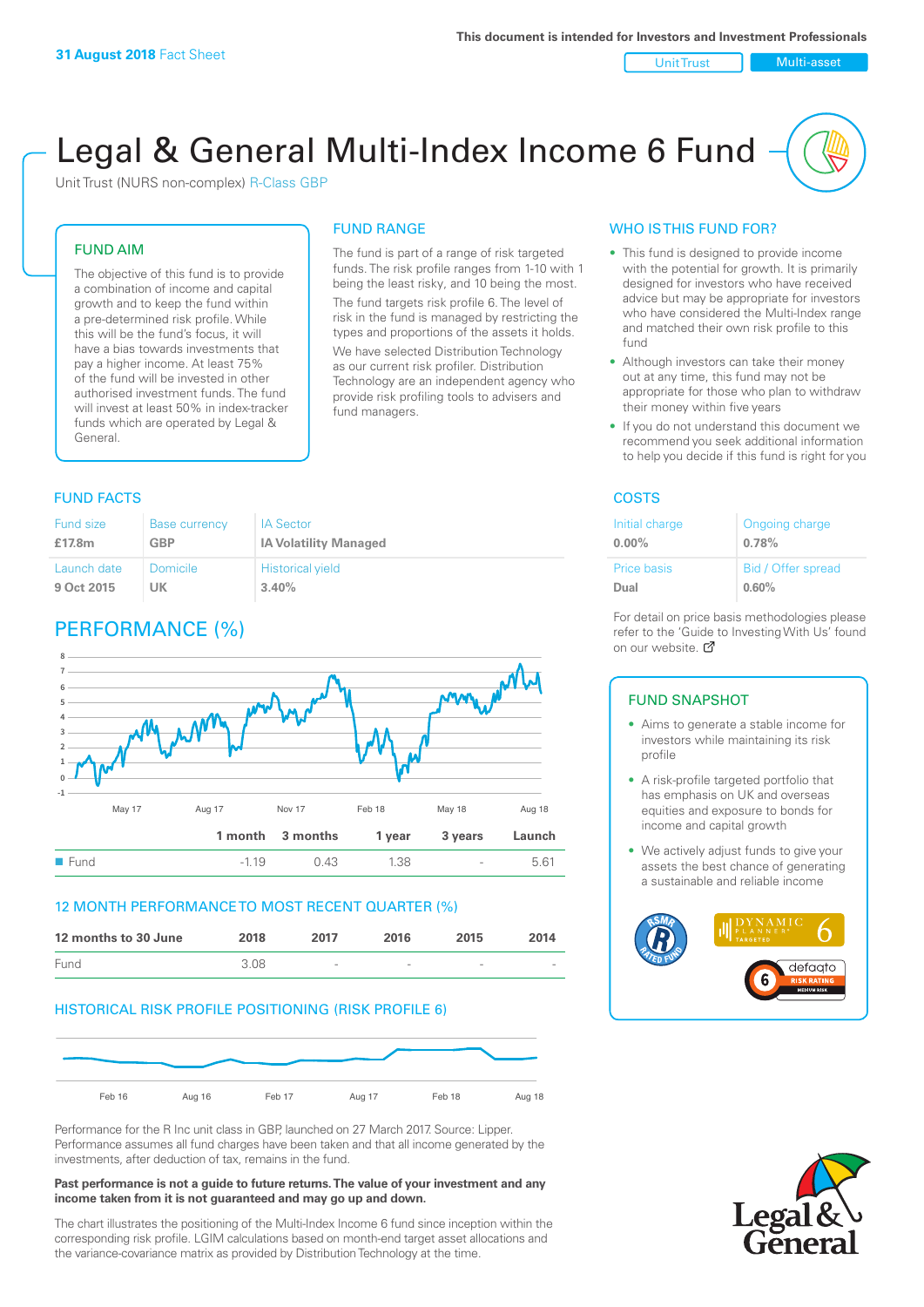### Legal & General Multi-Index Income 6 Fund

Unit Trust (NURS non-complex) R-Class GBP

### PORTFOLIO BREAKDOWN

All data source LGIM unless otherwise stated. Totals may not sum due to rounding.





#### FUND MANAGERS

The fund managers have responsibility for managing the multi-index fund range. They are part of the Multi-Asset Funds (MAF) team in LGIM. This team focuses on designing and managing multi-asset funds that are tailored to match the specific objectives of various client types. The team sits within a wider Asset Allocation team which combines both depth of experience with a broad range of expertise from different fields, including fund management, investment consulting and risk management roles.

### TOP 10 HOLDINGS (%)

| <b>L&amp;G UK Index Trust</b>                                    | 9.2 |
|------------------------------------------------------------------|-----|
| <b>L&amp;G US Index Trust</b>                                    | 8.0 |
| L&G Emerging Markets Government Bond (US\$) Index Fund           | 8.0 |
| L&G Emerging Markets Government Bond (Local Currency) Index Fund | 7.9 |
| iShares UK Dividend UCITS ETF                                    | 7.8 |
| L&G European Index Trust                                         | 6.4 |
| <b>L&amp;G Pacific Index Trust</b>                               | 6.2 |
| L&G High Income Trust                                            | 6.2 |
| L&G UK Property Fund                                             | 4.6 |
| <b>LGIM Global Corporate Bond Fund</b>                           | 4.5 |